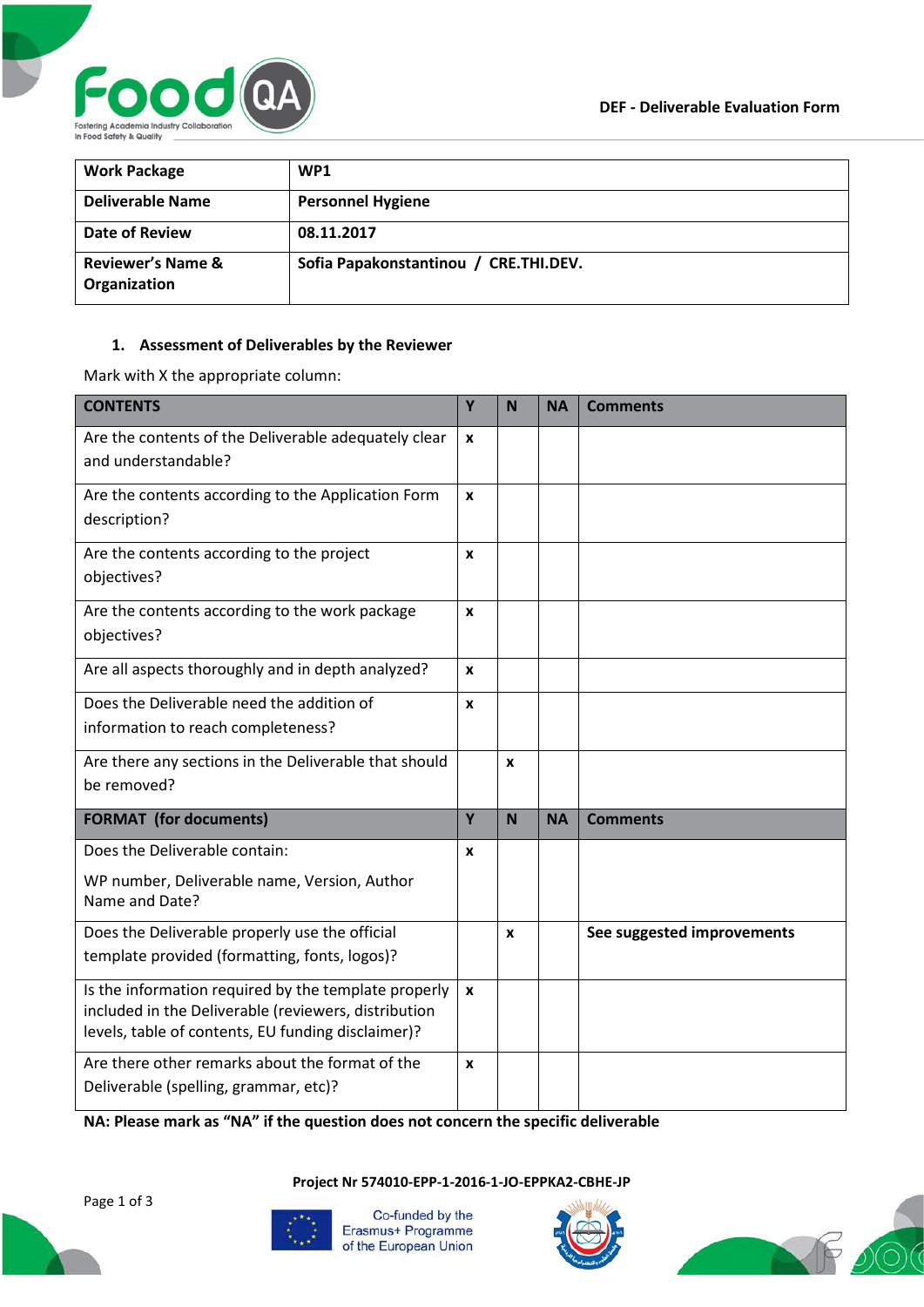

**2. Suggested improvements** (Changes that should be implemented - Missing information - Further improvements - add rows as needed)

| Page No.     | <b>Section</b>      | <b>Suggested Improvement</b>                               |  |  |
|--------------|---------------------|------------------------------------------------------------|--|--|
| $\mathbf{1}$ | <b>Cover page</b>   | Remove the word "e-book title"                             |  |  |
| $\mathbf{1}$ | Cover page          | Title "Personnel hygiene: Verdana 24 font size             |  |  |
| $\mathbf{1}$ | Cover page          | Remove authors' names from cover page                      |  |  |
| 1            | Cover page          | Date: October 2017                                         |  |  |
| 2            | <b>Index</b>        | <b>Subtitles: Verdana 10 font size</b>                     |  |  |
|              | Whole document      | Justify text                                               |  |  |
|              | <b>Bibliography</b> | Verdana 10 font size                                       |  |  |
|              |                     | Figure numbers change according to the chapter number      |  |  |
| $19 - 24$    |                     | <b>Place figure titles under the figures</b>               |  |  |
| $12 - 24$    |                     | <b>Place the text before the figure</b>                    |  |  |
| 2, 27, 31-32 |                     | Instead of 3.1.4.1 OBJECTIVES                              |  |  |
|              |                     | 3.1.4.2 FOOD HANDLER CATEGORIES OBLIGED TO                 |  |  |
|              |                     | <b>ISSUE HEALTH CERTIFICATE</b>                            |  |  |
|              |                     | 3.1.4.3 MEDICAL EXAMINATION TYPES                          |  |  |
|              |                     | Place A., B., C. (Verdana 16 font size, uppercase letters) |  |  |
|              | <b>Bibliography</b> | <b>Italics the Names of the book, article titles</b>       |  |  |
|              | <b>Bibliography</b> | Date in the second bibliography                            |  |  |

**3. Any other observations** (e.g. minor corrections that need attention - add rows as needed)

| Page No. | <b>Section</b> | <b>Observations</b>                                                                                                                                                                                                                                                                 |
|----------|----------------|-------------------------------------------------------------------------------------------------------------------------------------------------------------------------------------------------------------------------------------------------------------------------------------|
|          |                | In all chapters we need to refer to the bibliography in the text with<br>the name of the author(s) and date in brackets $-e.g.$ (author's<br>name, date).                                                                                                                           |
|          |                | Also, Figures (or tables) should be original even if they are similar to<br>those published in other books. In that case a remark should be<br>put on the bottom of the figure (or tables) such as: "adapted from<br>(name of the author, date)" and list this in the bibliography. |

## **4. Conclusion** (Mark with X the appropriate line)

Deliverable accepted, no changes required Deliverable accepted but changes required x

## **Project Nr 574010-EPP-1-2016-1-JO-EPPKA2-CBHE-JP**

Page 2 of 3